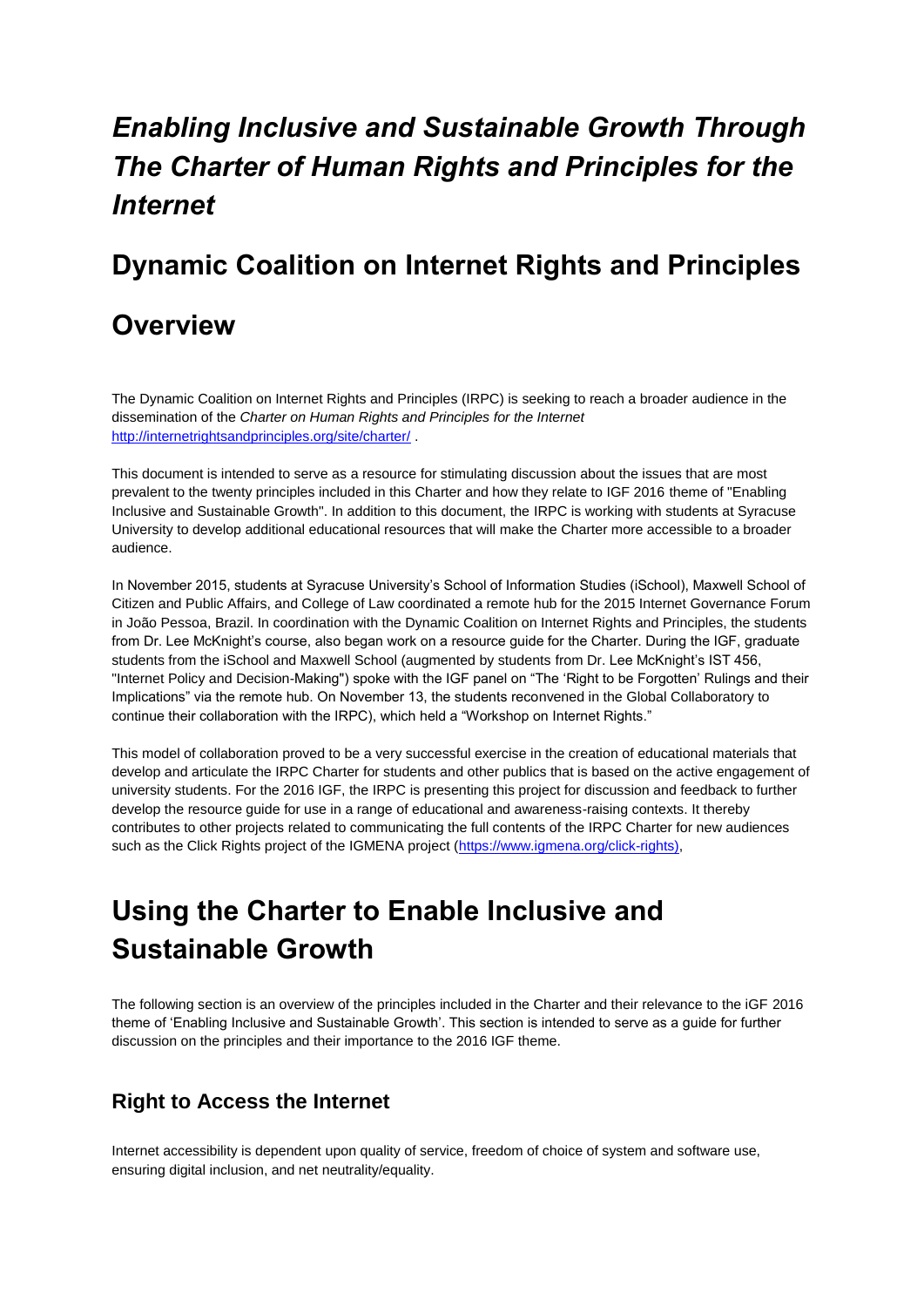## **Right to Non-discrimination in Internet Access, Use & Governance**

Apart from the technical components of Internet accessibility, there must be consideration of equality of access, marginalized groups and gender equality.

## **Right to Liberty & Security on the Internet**

As the growth of Internet technologies continue throughout all corners of the world, inclusivity must also mean access to protection against all forms of crime and resources that will prevent the spread of viruses, malware or phishing.

## **Right to Development Through the Internet**

If the growth of Internet technologies is to be made inclusive and sustainable, ample opportunities must be made to utilize these tools for poverty reduction and human development. Additionally, there must be consideration of the disposal of e-waste in an environmentally safe manner.

## **Freedom of Expression & Information on the Internet**

Inclusivity requires that all users (citizens, media) have the ability to use the Internet to participate in fair and safe political processes that are free from censorship and hate speech.

## **Freedom of Religion & Belief on the Internet**

An inclusive and sustainable future of the Internet will provide a platform for all religions or belief systems.

# **Freedom of Online Assembly & Association**

An inclusive Internet in future will be one that empowers and encourages users to safely assemble and associate with one another.

## **Right to Privacy on the Internet**

Sustainable growth in Internet technologies must be founded on laws and policies that ensure privacy and develop trust in online services.

# **Right to Digital Data Protection**

Digital data protection resources must be made available to all Internet users, regardless of where or how they access online services.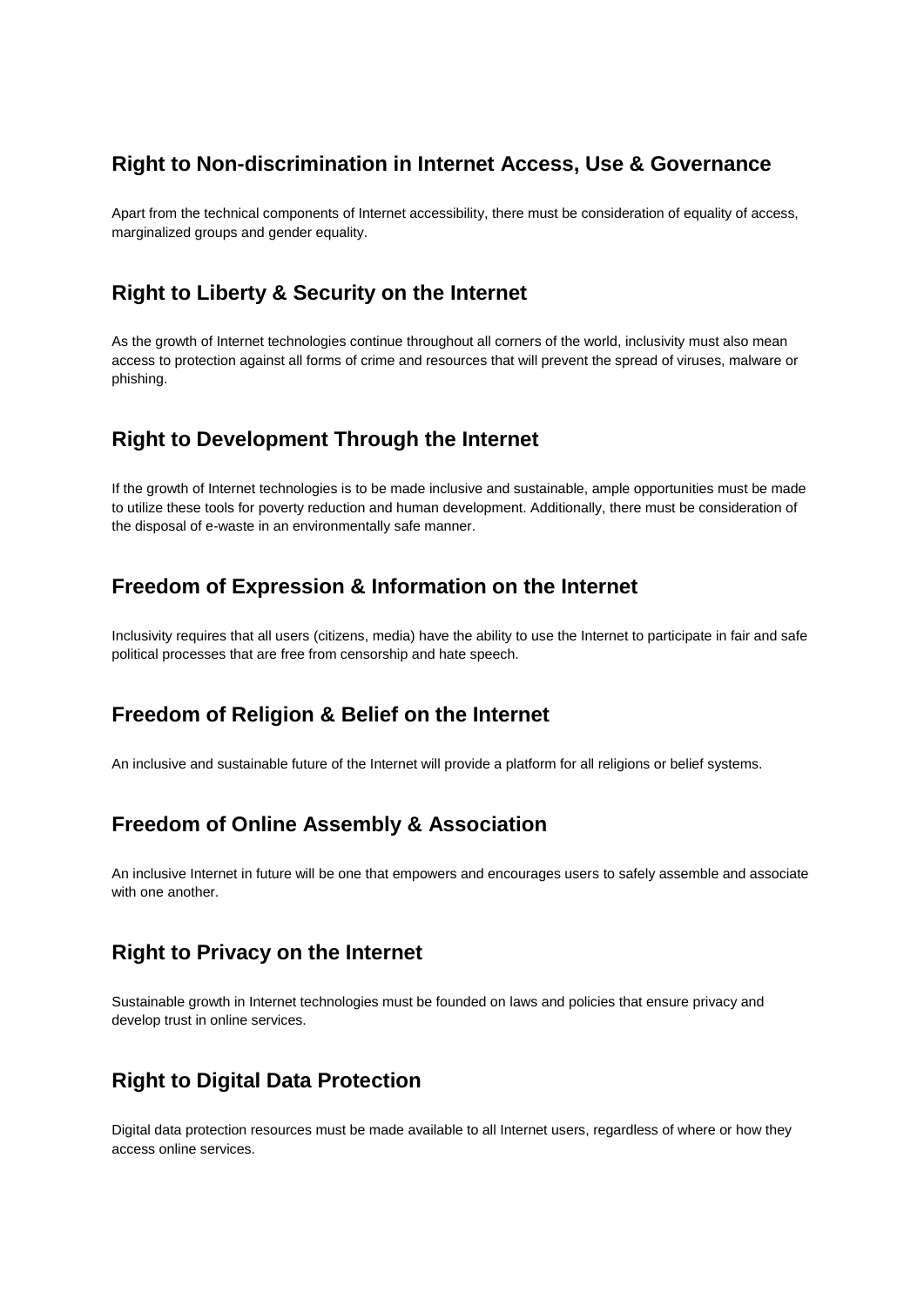## **Right to Education On & About the Internet**

Digital literacy must be prioritized in order to ensure that all Internet users are learning vital 21st century skills and understand the impact of the technologies that are so critical to modern life.

#### **Right to Culture & Access to Knowledge on the Internet**

The digital space must be a place that is representative of the diverse cultures that use it and access to knowledge must be made possible for all (e.g. languages, disabilities, etc.).

#### **Rights of Children & the Internet**

Children must be protected on the Internet, through enforcement of laws on exploitation and child abuse imagery, as well as consideration of their interests and views.

#### **Rights of People with Disabilities & the Internet**

A physical or mental disability should not prevent any individual from accessing the Internet in its entirety.

#### **Right to Work & the Internet**

The digital economy must be one that is founded upon workers' rights and accessibility by those of any socioeconomic status.

#### **Right to Online Participation in Public Affairs**

Governments around the world must utilize Internet technologies to maximize the value of services for their citizens.

#### **Rights to Consumer Protection on the Internet**

Digital goods and services must be held to the same consumer protection standards as those in the physical world.

#### **Rights to Health and Social Services on the Internet**

Health and social services information must be made accessible to all users so that an adequate standard of living can be achieved.

## **Right to Legal Remedy & Fair Trial for Actions Involving the Internet**